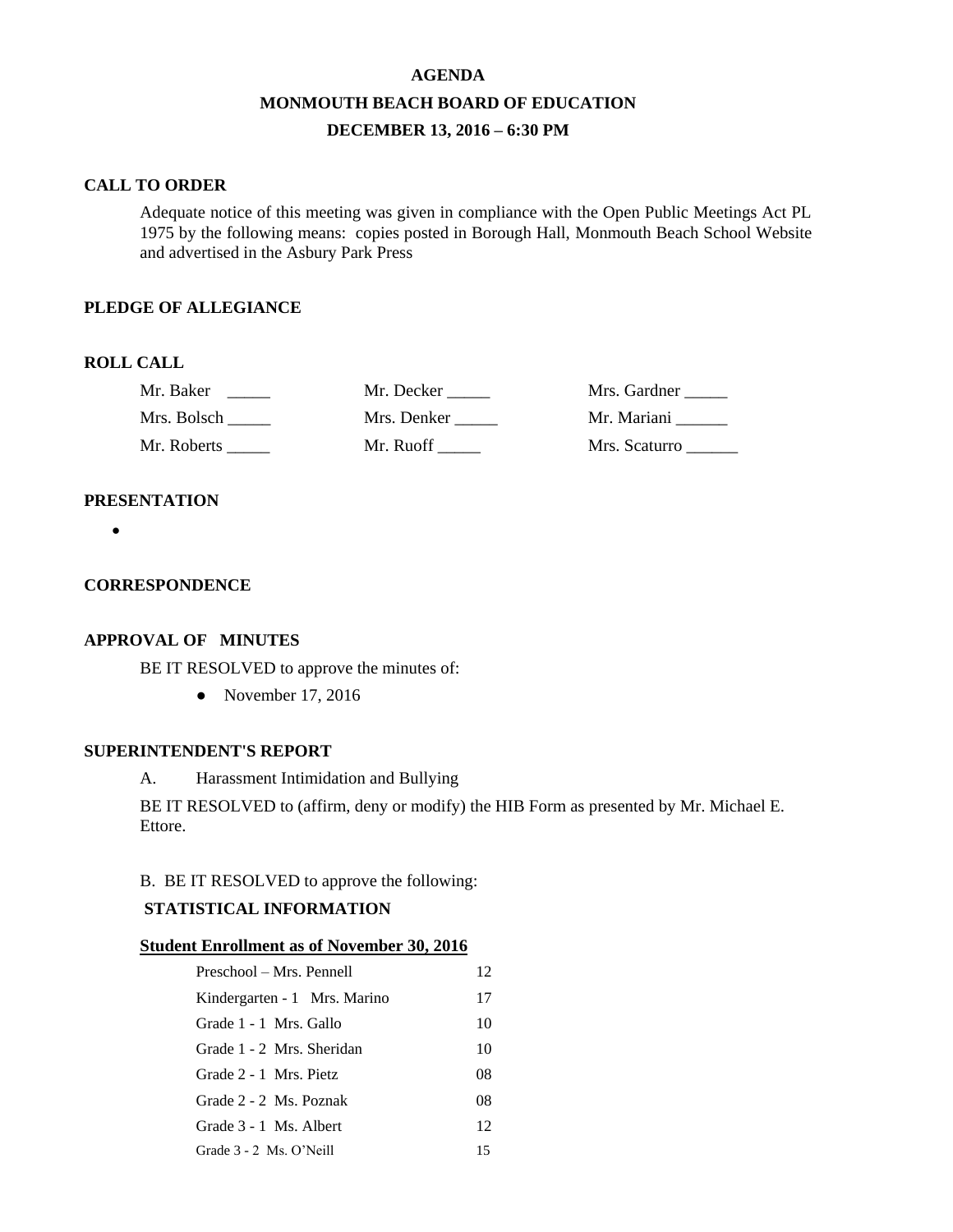| Grade 4 - 1 Mrs. Brown                   |       | 14       |
|------------------------------------------|-------|----------|
| Grade 4 - 2 Mrs. Santry                  |       | 13       |
| Grade 5 - 1 Mrs. Vaccarelli              |       | 14       |
| Grade 5 - 2 Mr. Vastano                  | 14    |          |
| Grade 6 - 1 Mrs. Mahoney                 | 14    |          |
| Grade 6 - 2 Mrs. Silakowski              | 13    |          |
| Grade 7 - 1 Mrs. Sullivan                | 18    |          |
| Grade 7 - 2 Mr. Vincelli                 | 18    |          |
| Grade 8 - 1 Mrs. Maxcy                   |       | 15       |
| Grade 8 - 2 Mrs. McMahon                 |       | 15       |
|                                          | Total | 240      |
| Special Education (Out of District): 3   |       |          |
| One student in the following placements: |       |          |
| Oceanport Schools (1)                    |       |          |
| Harbor School (1)                        |       |          |
| Long Branch School (1)                   |       |          |
|                                          |       |          |
| <b>Student Attendance</b>                |       |          |
| September                                | 99%   | February |
| October                                  | 97%   | March    |
| November                                 | 95%   | April    |
| December                                 |       | May      |
| January                                  |       | June     |
|                                          |       |          |
| <b>Staff Attendance</b>                  |       |          |
| September                                | 96.5% | February |
| October                                  | 99%   | March    |
| November                                 | 98.5% | April    |
| December                                 |       | May      |
| January                                  |       | June     |
| Fire Drills                              |       |          |
|                                          |       |          |

November 7, 2016 at 2:00 p.m.

Security Drill

Lockdown – November 16, 2016 at 10 a.m.

### **PUBLIC DISCUSSION**

In compliance with Open Public Meetings Act PL 1975, Chapter 10:4-12 subsection b, - A public body may exclude the public only from that portion of a meeting at which the public body discusses any matter involving the employment, appointment, termination of employment, terms and conditions of employment evaluation of the performance of promotion or discipline of any specific prospective public officer or employees or current public offer or employee employed or appointed by the public body, unless all the individual employees or appointees whose rights could be adversely affected request in writing that such matter or matters be discussed at a public meeting. As per Board Bylaws, 0167, public participation in Board Meetings, such remarks are to be limited to five minutes duration. The Board of Education, though affording the opportunity for members of the public to comment will not engage and/or make remarks concerning matters of student confidentiality and/or matters of personnel wherein employees of the District have not been given notice of the Board's intent to discuss their terms and conditions of employment. Members of the public are reminded that though they are afforded the opportunity to address the Board, they are not given license to violate the laws of slander. Comments made by members of the public that are not in keeping with the orderly conduct of a public meeting will be asked to yield the floor and if they fail to do so may be subject to charges under New Jersey statues associated with disruption of a public meeting.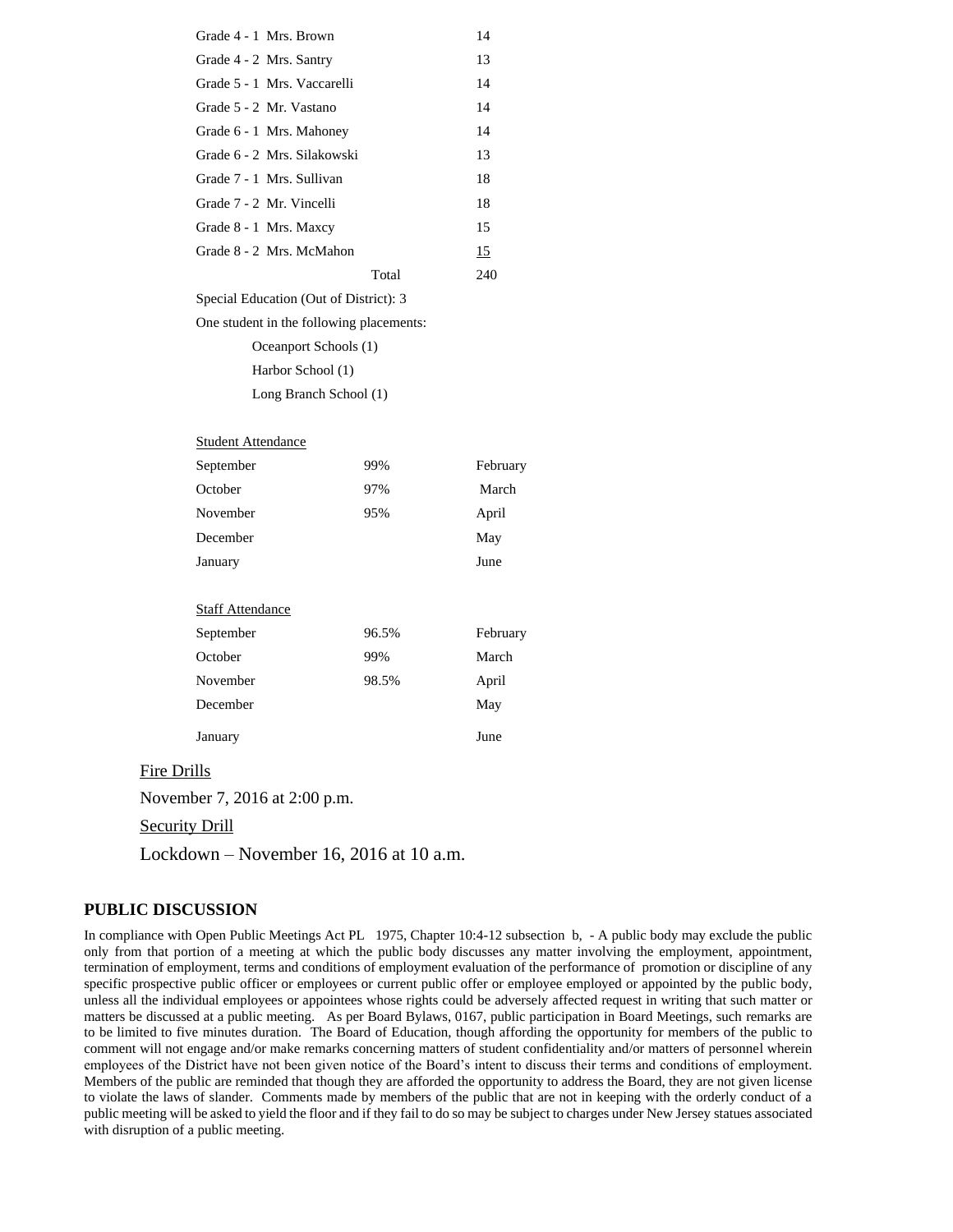# **PTO UPDATE**

### **FINANCE**

Dianne Bolsch, Chair David Baker, Steve Mariani, Leo Decker

- A. BE IT RESOLVED to approve the following financial reports:
	- Report of the Board Secretary November 30, 2016 Cash Balances:

**October**

| Fund 10 |     | \$2,470,536.84 |
|---------|-----|----------------|
| Fund 20 | S   | $-62,709.78$   |
| Fund 30 | \$. | 52,613.15      |
| Fund 40 | \$  |                |
| Fund 50 | \$  | 8.901.60       |
| Fund 60 | \$  | 43,958.98      |

- Report of the Treasurer November
- November Payroll
- December bill list in the amount of \$97,530.55

In accordance with the reports attached:

Pursuant to NJAC 6:l20-2.13(d), I certify as of November 30, 2016 no budgetary line item account has been over expended in violation of NJAC 6:20-22.13 (ad). I hereby certify that all of the above information is correct.

### Board Certification:

Pursuant to NJAC 6:20-2.3 (e), we certify that as of November 30, 2016 after review of the Secretary's Monthly Report and upon consultation with the appropriate district officials, that to the best of our knowledge, no major account or fund has been over expended in violation of NJAC 6:230-22.13(b) and that sufficient funds are available to meet the district's financial obligations for the remainder of the fiscal year.

BE IT RESOLVED to send one special education student to Long Branch Schools from September through December 5 at a prorated cost of \$14,877.42 (all services included) and

BE IT FURTHER RESOLVED to withdraw student from Long Branch and send same student to Oceanport Schools from December 6, 2016 through June 30, 2017 at a cost of \$37,885.13 (prorated from December 6, 2016). Speech and OT are billed separately

BE IT RESOLVED to approve Transportation Contract with Shore Regional High School in the amount of \$8,900 to transport out of district students

# **PERSONNEL**

Sandi Gardner Chair,

Kathy Denker, David Roberts, Kelly Scaturro

- A. BE IT RESOLVED to approve the following teacher/admin workshops:
	- Kara Sheridan to attend a Guided Math workshop through Bureau of Education & Research on January 31, 2017 at a cost of \$245.00.
	- Rachel Mogavero to attend Supporting Classrooms with Deep Independent Reading through TMI Education on December 16, 2016 at a cost of \$189.00.
	- Rachel Mogavero to attend Learning Kinesthetic Applications to maximize learning through TMI Education on February 14, 2017 at a cost of \$149.00.
	- Michael Kammerer to attend NJAHPERD Convention on February 27 & 28, 2017 at a cost of \$125.00.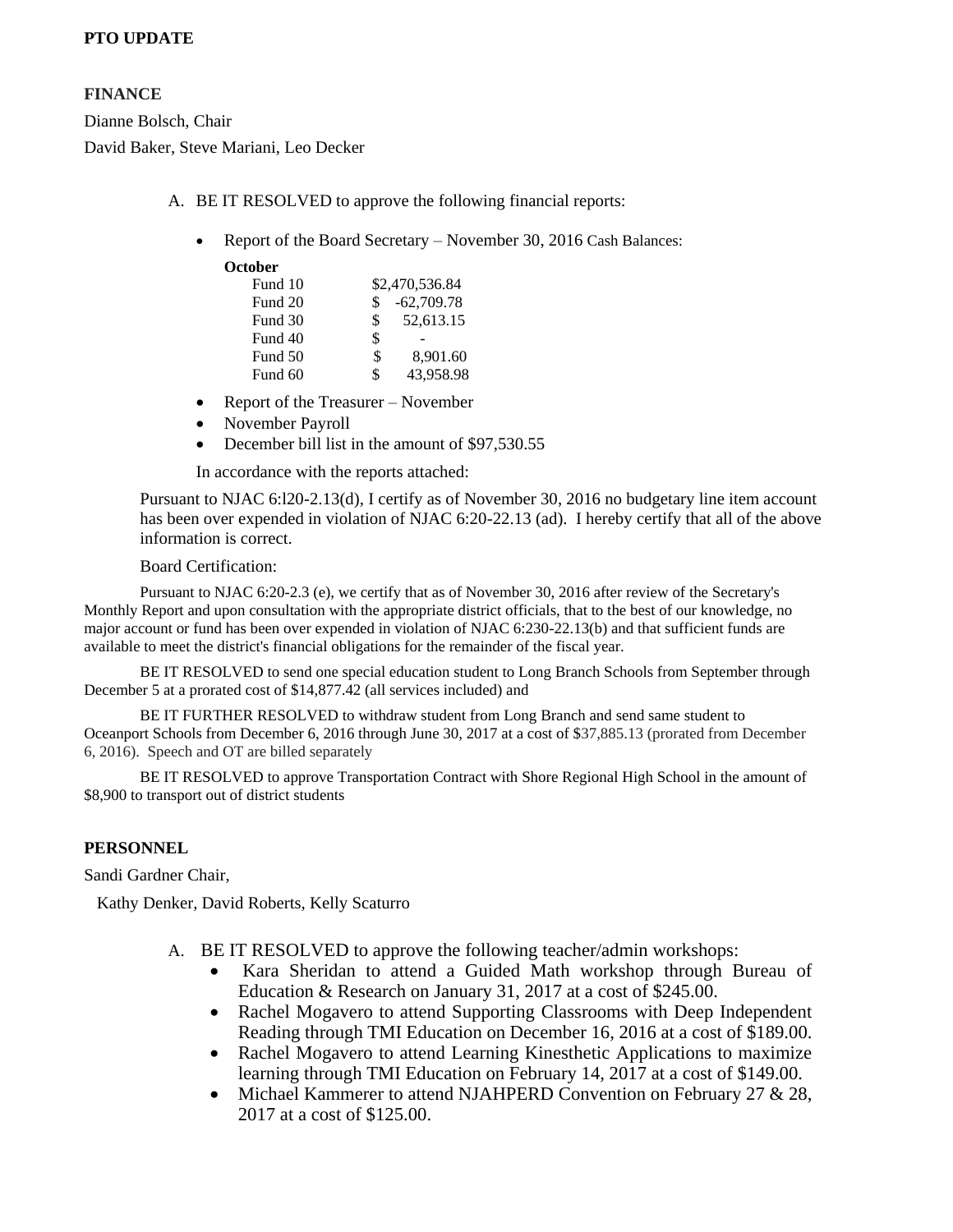- Michael Ettore, Alexandra Maxcy, Alison McMahon, and Dina LoPiccolo to attend the MC3 Winter Summit on January 10, 2017 at a cost of \$75.00 per person.
- Denise Sullivan to attend CIACC Education Training on February 3, 2017 at a cost of \$0.
- B. BE IT RESOLVED to approve Jason Vastano (Grade 8 General Algebra) and Dorothy Mahoney (Grade 8 Algebra I) for PARCC Math tutorial before school during February and March at a stipend of \$461.50 each.
- C. BE IT RESOLVED to withdraw Meghan Vaccerelli as person to received Extracurricular Stipend for the Play and BE IT FURTHER RESOLVED to approve Emily Steeber to receive Extracurricular Stipend for Play

## **CURRICULUM AND INSTRUCTION**

Chair Kathleen Denker

Leo Decker, Sandi Gardner, David Roberts

BE IT RESOLVED to approve the Visual Arts Convocation through Shore Consortium for G & T Trip for nine  $5<sup>th</sup>$  grade students on January 19, 2017 at a cost of \$1,080.00.

### **BUILDING AND GROUNDS**

### David Baker, Chair

Dianne Bolsch, Leo Decker, Steve Mariani

- A. BE IT RESOLVED to approve the following Building Use Application Form:
	- Retroactively approve Chess Club on Mondays from 2:45 p.m.  $-3:45$  p.m. from 12/5/16-2/27/16 in the media center for grades 1 - 8.
	- Approve Shore Regional Little League Baseball to host a free baseball clinic supervised by Little League coaches and Board members on January 8, 2017 and January 22, 2017 from  $3:30$  p.m.  $-7:00$  p.m. in the gym.
	- Approve Girl Scouts meeting one afternoon a month from 2:45 p.m.  $-4:00$  p.m. in a classroom.
	- Approve Kidz Art on Mondays 1/9, 1/23, 1/30, 2/13, 2/27, 3/6, 3/13, and 3/27 in the Kindergarten classroom from 2:45 p.m.  $-4:00$  p.m. for grades K  $-1$  and  $1/12$ ,  $1/19$ , 1/26, 2/9, 2/16, 2/23, 3/2, and 3/9 in classroom 7 from 2:45 p.m. – 4:00 p.m.

# **POLICY**

David Roberts, Chair Sandi Gardner, Leo Decker, Kathy Denker

# **GENERAL ITEMS**

Future meeting dates:

- Reorganization Meeting, Thursday, January 5, 2017 at 6:30 p.m.
- Public Meeting: Thursday, January 19, 2017 at 7:30 p.m.

# **EXECUTIVE SESSION**

BE IT RESOLVED that pursuant to the Open Public Meetings act of 1975, the board is now going into Executive Session to discuss matters relating to: